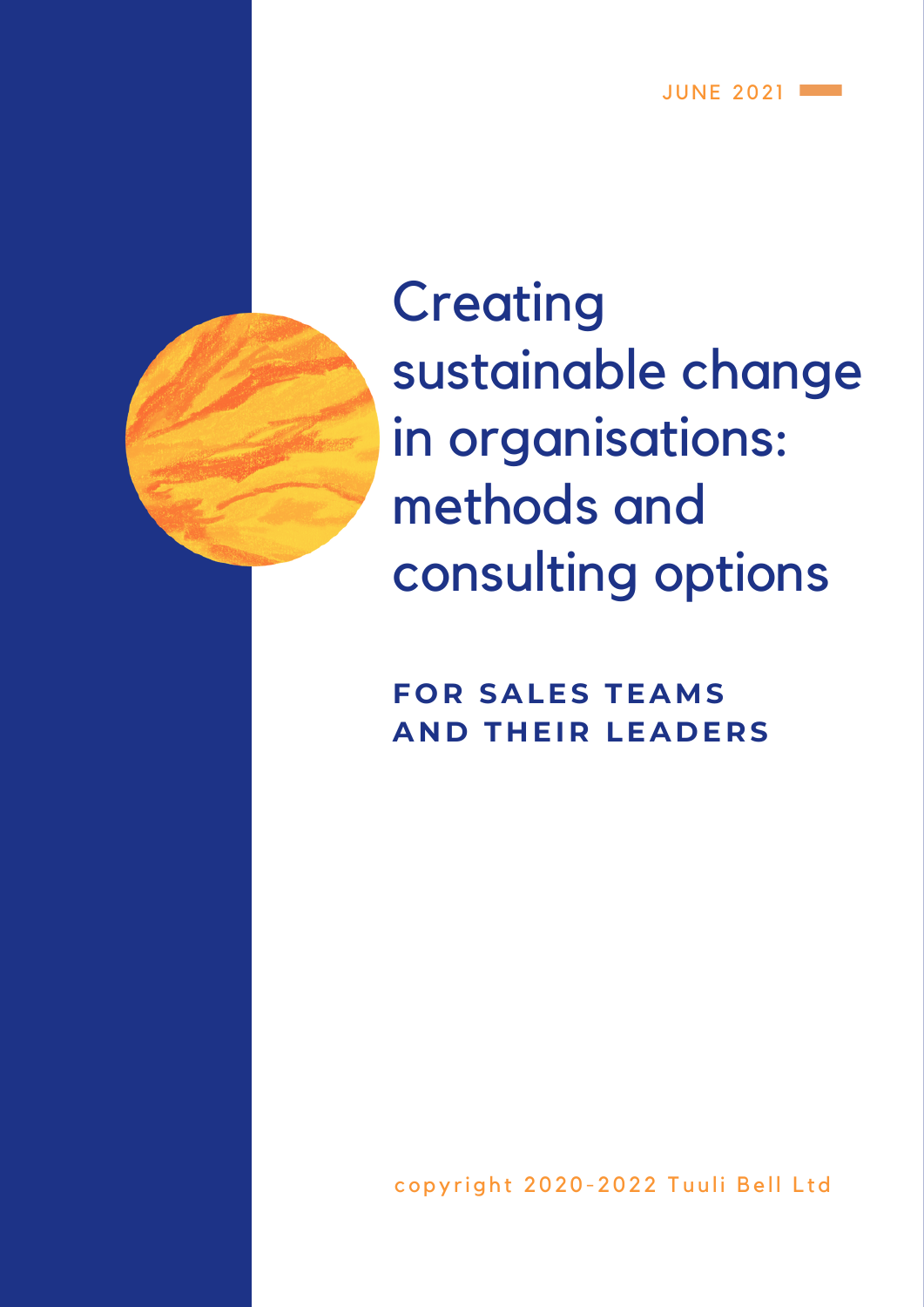# PROVEN METHODS

## **Active participation**

We help you get on the same page of the problem. We invite the whole organisation to participate in focussed surveys and solve issues in multi-team workshops.

#### **Bottleneck & pattern identification**

We help you find happiness and fix bottlenecks quicker. We provide an external perspective and suggest small changes in your processes that create a big impact.

#### **Data-driven prioritisation**

We help you focus on what needs done. We improve your maturity gradually and ensure revenue streams prioritise how you manage partnerships, teams, and customers.

*" F ir s t u n d e r s t a n d , t h e n b e u n d e r s t o o d ."*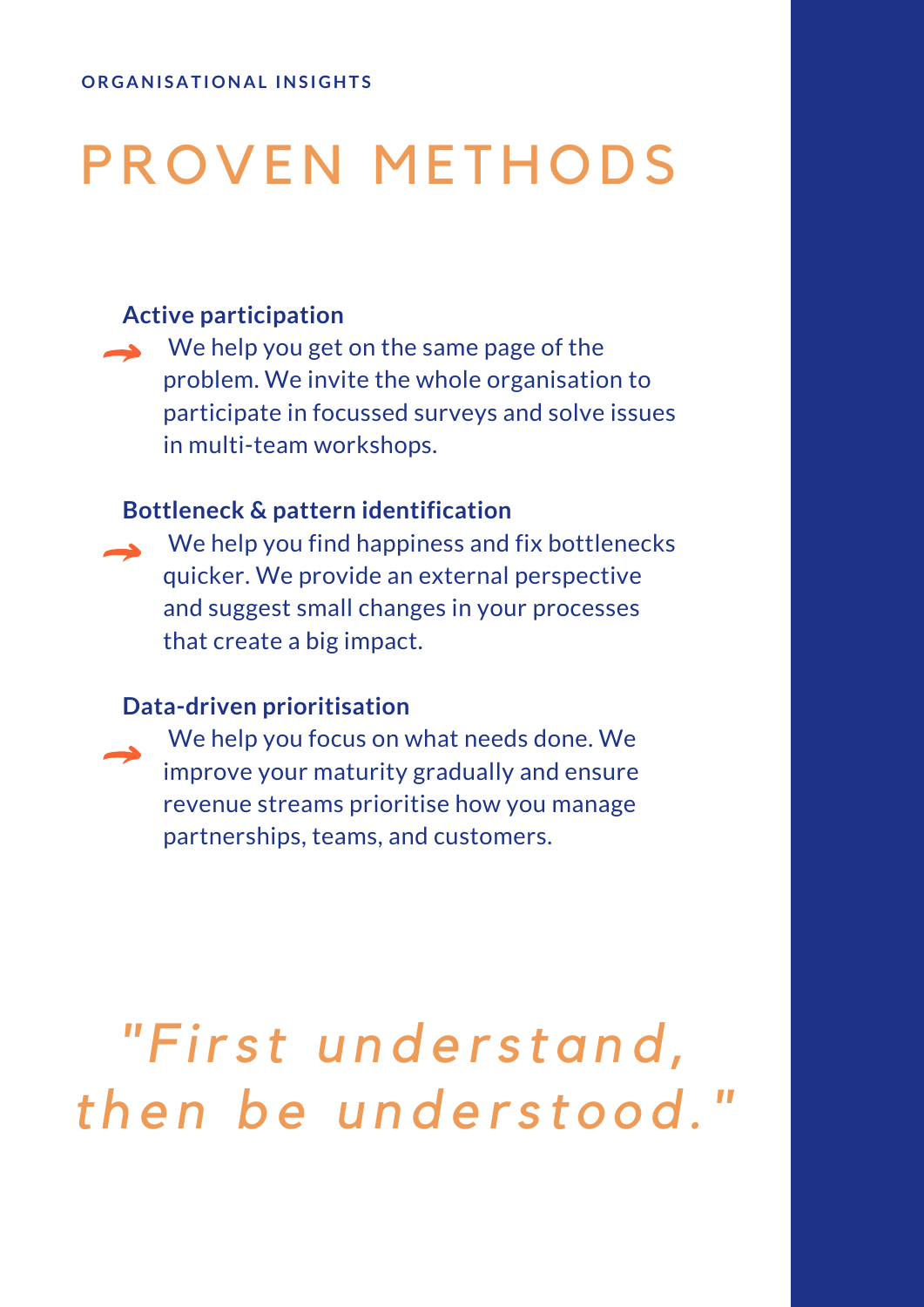#### **CHOOS E A BE SPOKE SOL U T ION OR FOL LOW A PROV EN PROG R AMME**

# **BESPOKE CONSULTING**

# **WE THRI V E TO INSPIRE , CHA L L ENG E AND IMPROVE YOUR ORGANISATION**

Are you looking to enter new markets, either organically or through acquisition? Are you, too, finding it hard to create '**time and space to think**'? Our signature workshops are based on **empathy, collaboration and open discussion**. Our virtual environment is specifically developed for **structured, results-oriented yet creative brainstorming** where all individuals flourish.

Have you experienced **organisational fuzziness** that allows customers to make their own choices and buying decisions? But you're not seeing the changes in your organisation that can support that, **fast enough**?

We help you **find and fix bottlenecks** that slow you down, and **identify good patterns** that can be replicated across your organisation.

*F u t u r e = I m p r o v e d r e s u lt s ? -Yo u d e c i d e .*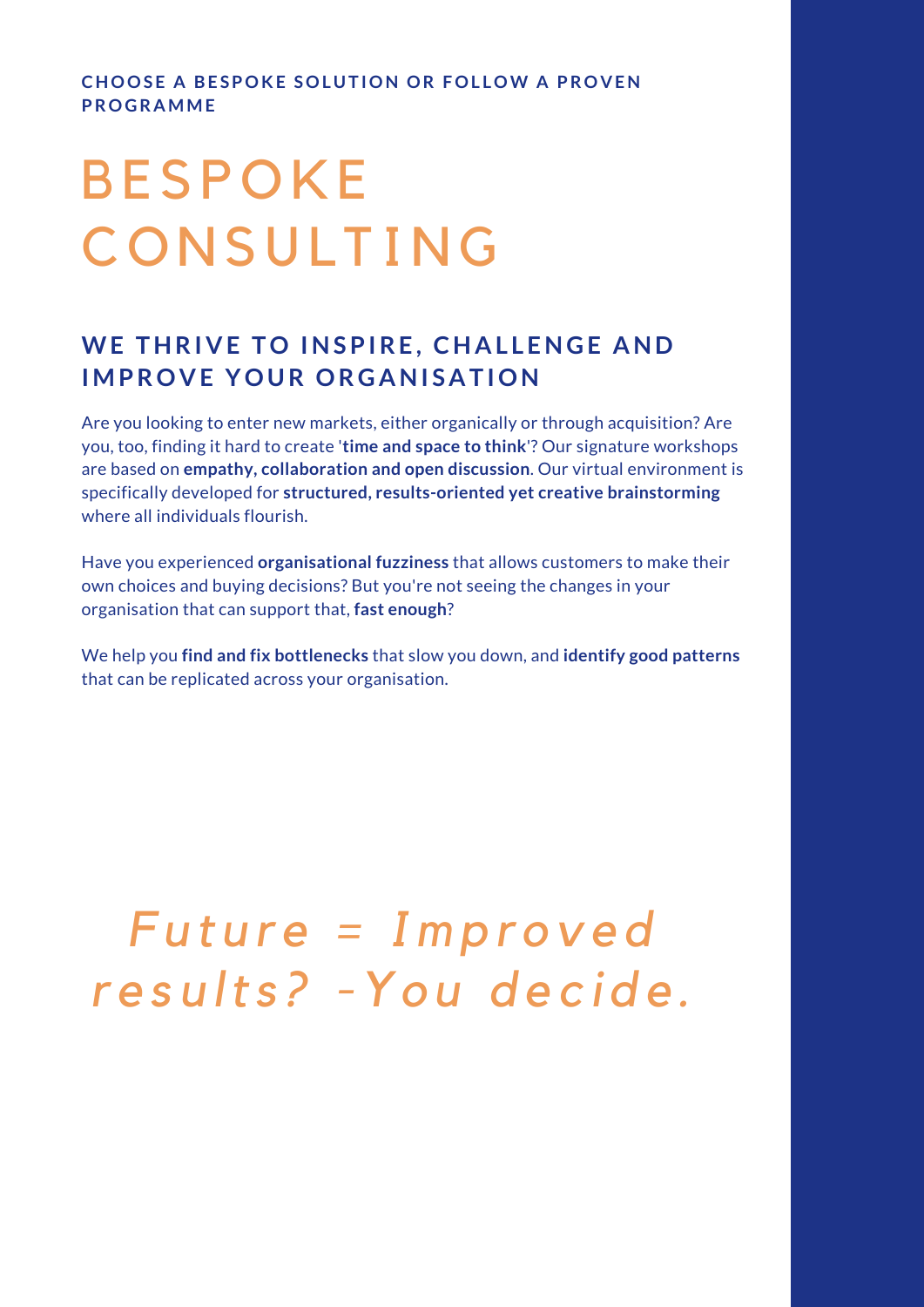**CHOOS E A BE SPOKE SOL U T ION OR FOL LOW A PROV EN PROG R AMME**

# **BESPOKE CONSULTING**

### **C A L L TOD A Y**

+44(0)7533070283. Prefer a video call? Choose a time that works for you at [https://calendly.com/tuuli](https://calendly.com/tuuli-bell/30min)bell/30min



## **S E T U P D IRECT D EBI T & PICK S T A RT D A T E**

Want to get started straight away? Flexible billing means we can sort out extra hours conveniently and with maximum transparently.



We'll create a custom solution to suit your needs.

*" T h a t' s e x a c tl y wh a t t h e s e s e s s i o n s a r e h e l p f u l f o r. It m a k e s y o u a c t u a l l y l o o k a t it fr o m a d iff e r e n t p e r s p e c ti v e a n d u n d e r s t a n d wh e r e we n e e d t o g e t it d o n e ."*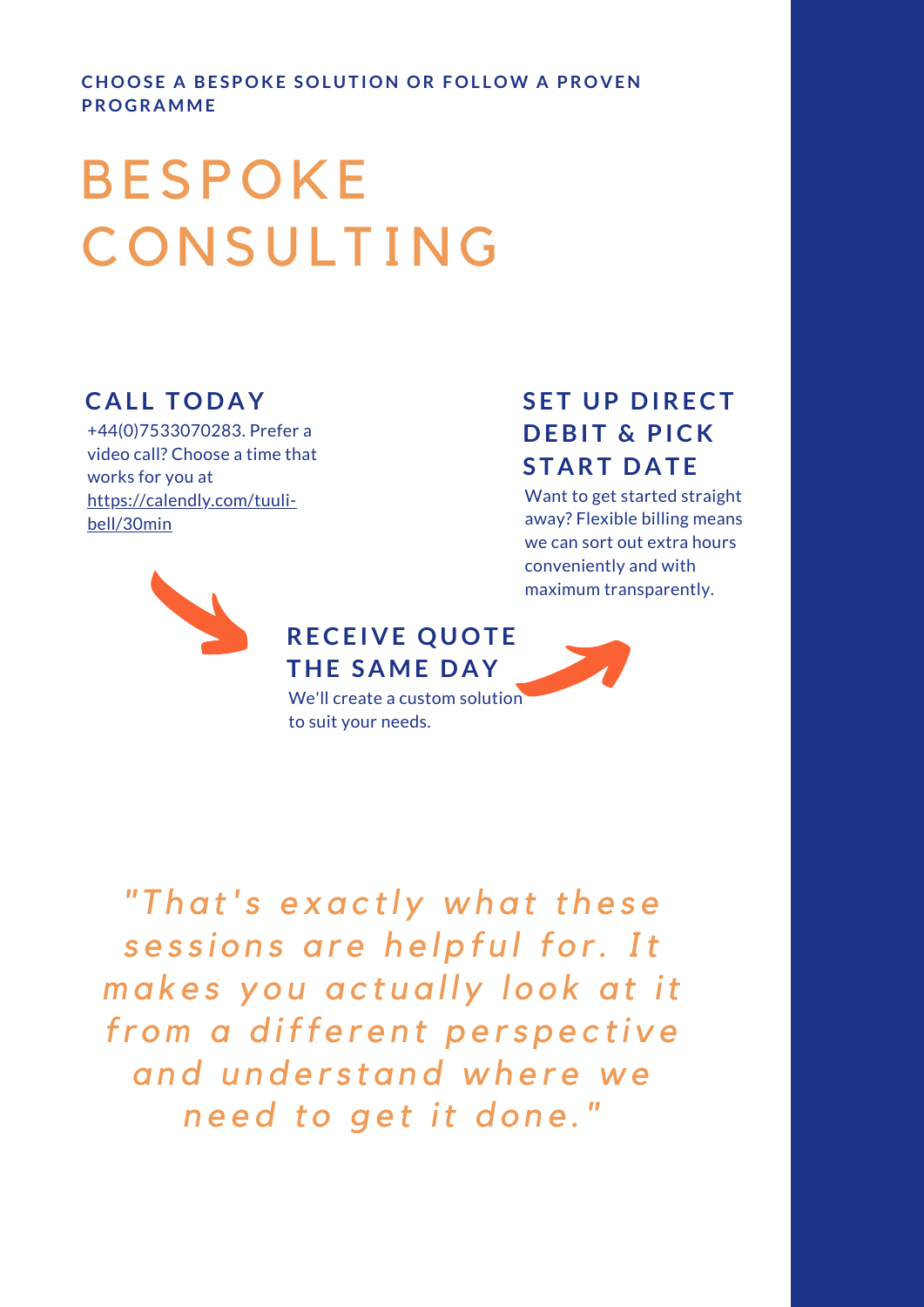#### **PPROG R AMME S**

# REACH YOUR SALES TARGET

# **7 - S T EP, F L EXIBL E PROG R AMME FOR G ROWING OR G ANI S A T IONS**

- Exploration and mutual agreement to continue 1.
- 2. Guided self-study\*: Where you are now
- Quarterly workshop I: New lead acquisition 3.
- Quarterly workshop II: Sales conversion process 4.
- 5. Quarterly workshop III: Customer retention and growth
- 6. Guided self-study\*: Market insight and recommendations
- Quarterly workshop IV: Conclusions, reflections, and actions 7.

### **FOLLOWING A QUARTERLY, NATURAL CYCL E**

The Programme is interactive by design and **requires active participation** to be successful, ideally including participants from across the organisation

*"It' s g o o d t o s e e it fr o m a d iff e r e n t p e r s p e c ti v e . T h a t' s a lwa y s wh a t I l o o k f o rwa r d t o i n t h e d a y ."*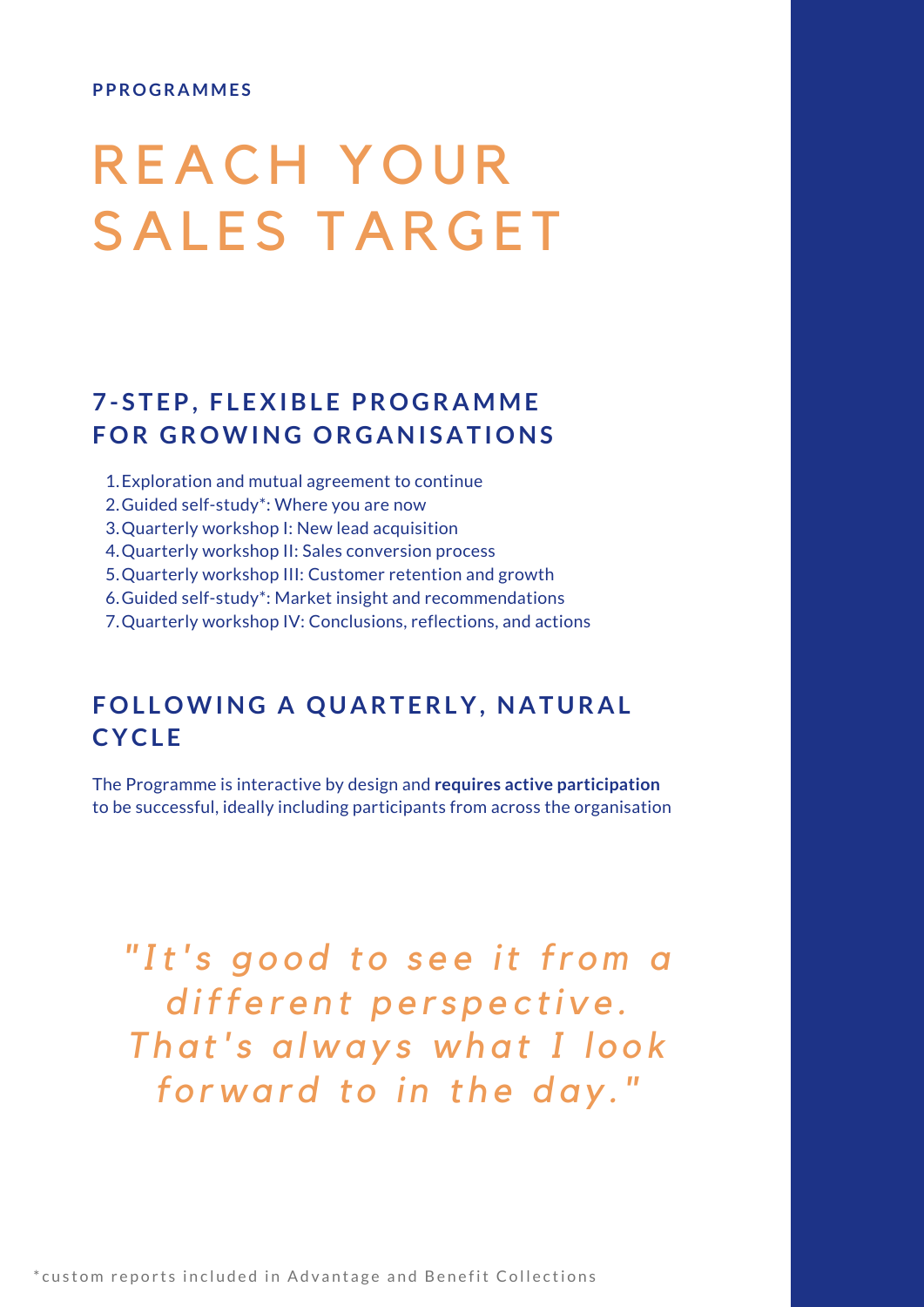#### **PPOG R AMME S**

# **PROGRAMME OPTIONS**

# **F E A T U RE COL L ECT ION**

#### **Quarterly workshops:**

**Q1**: New business **Q2**: Sales process **Q3**: Customer growth **Q4**: Plan for next year

# **A D V ANT A G E COL L ECT ION**

**Quarterly workshops:** 

**Q1**: New business **Q2**: Sales process **Q3**: Customer growth **Q4**: Plan for next year

**Mo n t h l y a c c o u n t a b i l it y c a l l s** with workshop p ar ticipants

**Twice yearly reports** with your specific r e commendations

# **BENE F I T COL L ECT ION**

#### $\alpha$  **Quarterly workshops:**

**Q1**: New business **Q2**: Sales process **Q3**: Customer growth **Q4**: Plan for next year

**Mo n t h l y a c c o u n t a b i l it y c a l l s** with workshop p ar ticip ants

**Twice yearly reports** with your specific r e commendations

**2 c o n s u lt a n c y d a y s p e r m o n t h** t h r o u g h o u t our engagement

# **NE E D HE LP WI TH CHOOS ING WHA T ' S RI GHT FOR YOU ?**

Call Dr Tuuli Bell at +44(0)7533070283. Prefer a video call? Choose a time that works for you at [https://calendly.com/tuuli](https://calendly.com/tuuli-bell/30min)bell/30min